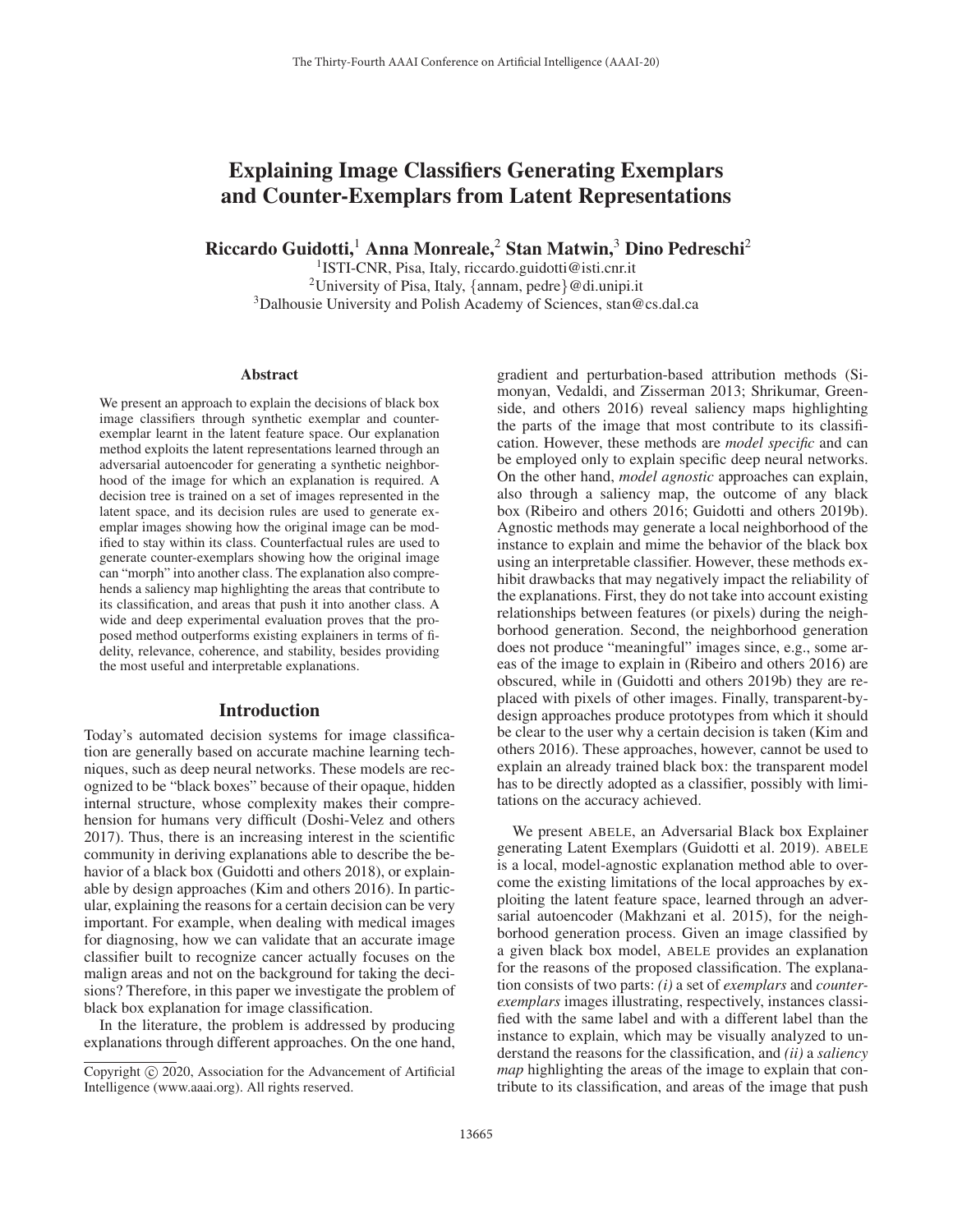

Figure 1: *Left*: Adversarial Autoencoder architecture.*Right*: Discriminator and Decoder (*disde*) module.

it towards another label. Experiments empirically prove that ABELE overtakes state of the art methods by providing relevant, coherent, stable and faithful explanations.

#### Problem Formulation

We address the *black box outcome explanation problem* (Guidotti and others 2018). Given a black box model b and an instance x classified by b, i.e.,  $b(x) = y$ , our aim is to provide an explanation e for the decision  $b(x) = y$ .

We focus on the black box outcome explanation problem for image classification, where the instance  $x$  is an image mapped by  $b$  to a class label  $y$ . In the following, we use the notation  $b(X) = Y$  as a shorthand for  $\{b(x) | x \in X\} = Y$ . We denote by  $b$  a black box image classifier, whose internals are either unknown to the observer or they are known but uninterpretable by humans. Examples are neural networks and ensemble classifiers. We assume that a black box  $b$  is a function that can be queried at will.

## Adversarial Black Box Explainer

ABELE (Adversarial Black box Explainer generating Latent Exemplars) is a local model agnostic explainer for image classifiers (Guidotti et al. 2019) Given an image  $x$  to explain and a black box  $b$ , the explanation provided by ABELE is composed of *(i)* a set of *exemplars* and *counter-exemplars*, *(ii)* a *saliency map*. Exemplars and counter-exemplars show instances classified with the same outcome as  $x$ , and with an outcome other than  $x$ , respectively. They can be visually analyzed to understand the reasons for the decision. The saliency map highlights the areas of  $x$  that contribute to its classification and areas that push it into another class. The explanation process involves the following steps. First, ABELE generates a neighborhood in the latent feature space exploiting an Adversarial Autoencoder (AAE) (Makhzani et al. 2015). Then, it learns a decision tree on that latent neighborhood providing local decision and counter-factual rules (Guidotti and others 2019a). Finally, ABELE selects and decodes exemplars and counter-exemplars satisfying these rules and extracts from them a saliency map.

Adversarial Autoencoders. AAEs are probabilistic autoencoders that aim at generating new random items that are highly similar to the training data. They are regularized by matching the aggregated posterior distribution of the latent representation of the input data to an arbitrary prior distribution. The AAE architecture (Fig. 1-left) includes an *encoder* :  $\mathbb{R}^n \rightarrow \mathbb{R}^k$ , a *decoder* :  $\mathbb{R}^k \rightarrow \mathbb{R}^n$  and a *discriminator* :  $\mathbb{R}^k \rightarrow [0, 1]$  where *n* is the number of pixels



Figure 2: Latent Local Rules Extractor (*llore*) module.

in an image and  $k$  is the number of latent features. Let  $x$  be an instance of the training data, we name z the corresponding latent data representation obtained by the *encoder* .

**Encoding.** The image  $x \in \mathbb{R}^n$  to be explained is passed as input to the AAE where the *encoder* returns the latent representation  $z \in \mathbb{R}^k$  using k latent features with  $k \ll n$ .

Neighborhood Generation. ABELE generates a set H of  $N$  instances in the latent feature space, with characteristics close to those of z. Since the goal is to learn a predictor on  $H$  able to simulate the local behavior of  $b$ , the neighborhood includes instances with both decisions, i.e.,  $H = H_{\pm} \cup H_{\neq}$ **Neighborhood Generation.** ABELE generates a set *H* of *N* instances in the latent feature space, with characteristics close to those of *z*. Since the goal is to learn a predictor on *H* able to simulate the local behav  $h \in H_{\neq}$  are such that  $b(\tilde{h}) \neq b(x)$ . We name  $\tilde{h} \in \mathbb{R}^n$  the inces in the latent feature space, with change of  $z$ . Since the goal is to learn a p to simulate the local behavior of  $b$ , the neise is instances with both decisions, i.e.,  $H =$  instances  $h \in H =$  are such that  $b(\tilde{h}) =$ decoded version of an instance  $h \in \mathbb{R}^k$  in the latent feature space. The neighborhood generation of H (*neighgen* module in Fig. 2) may be accomplished using different strategies ranging from pure random strategy using a given distribution to a genetic approach maximizing a fitness function (Guidotti and others 2019a). In our experiments we adopt the last strategy. After the generation process, for any instance  $h \in H$ , ABELE exploits the *disde* module (Fig. 1right) for both checking the validity of  $h$  by querying the tribution to a genetic approach maxin<br>tion (Guidotti and others 2019a). In<br>adopt the last strategy. After the gener<br>instance  $h \in H$ , ABELE exploits the  $\alpha$ <br>right) for both checking the validity<br>*discriminator* and decodi  $h$ . Then, it queries the tion (Guidotti and others 2019a). In our experim<br>adopt the last strategy. After the generation process<br>instance  $h \in H$ , ABELE exploits the *disde* module<br>right) for both checking the validity of h by quer<br>*discriminator*

Local Classifier Rule Extraction. Given the local neighborhood  $H$ , ABELE builds a decision tree classifier  $c$  trained on the instances  $H$  labeled with the black box decision disc<br>blac<br> $\mathbf{L}$ <br>bort<br>on 1<br> $b(\widetilde{H})$  $b(H)$ . Such a predictor is intended to locally mimic the behavior of  $b$  in the neighborhood  $H$ . The decision tree extracts the decision rule r and counter-factual rules  $\Phi$  enabling the generation of *exemplars* and *counter-exemplars*. ABELE considers decision tree classifiers because: *(i)* decision rules can naturally be derived from a root-leaf path in a decision tree; and, *(ii)* counter-factual rules can be extracted by symbolic reasoning over a decision tree (Guidotti and others 2019a; Guidotti et al. 2019). Fig. 2 shows the process that, starting from the image to be explained, leads to the decision tree learning, and to the extraction of the decision and counter-factual rules. We name this module *llore*, as a variant of LORE (Guidotti and others 2019a).

Explanation Extraction. Often, e.g. in medical or managerial decision making, people explain their decisions by pointing to exemplars with the same (or different) decision outcome. We follow this approach and we model the explanation of an image  $x$  returned by ABELE as a **Explanation Extraction.** Often, e.g. in medic agerial decision making, people explain their depointing to exemplars with the same (or differencision outcome. We follow this approach and the explanation of an image x retu triple  $e = \langle \tilde{H}_e, \tilde{H}_c, s \rangle$  composed by *exemplars*  $\tilde{H}_e$ , *counter*agerial decision making, people explain their decisions by<br>pointing to exemplars with the same (or different) deci-<br>sion outcome. We follow this approach and we model<br>the explanation of an image x returned by ABELE as a<br>t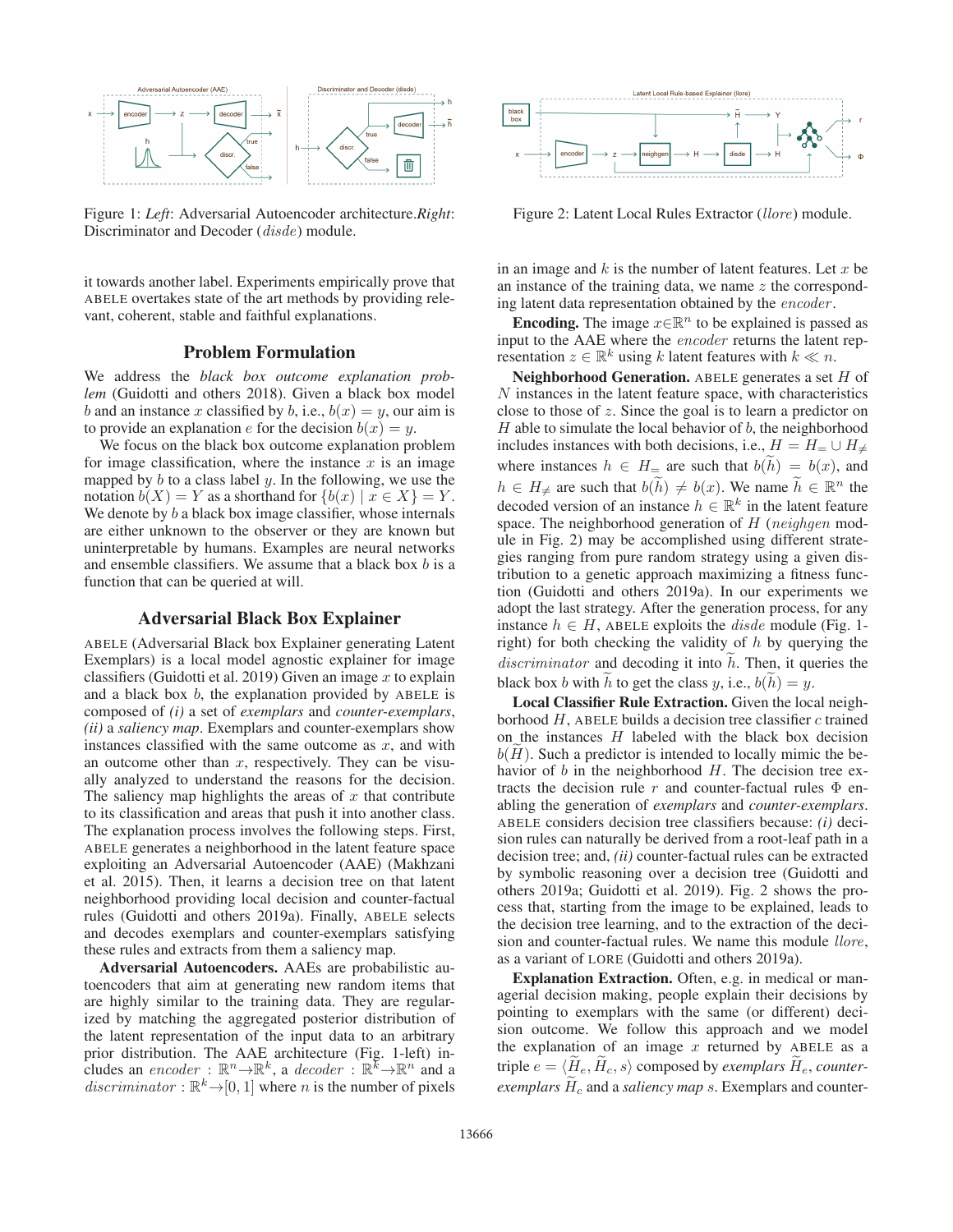

Figure 3: *Left*: (Counter-)Exemplar Generator (*eg*) module. *Right*: ABELE architecture.



Figure 4: *Left*: Explanation by saliency maps comparison, *Right*: ABELE exemplars & counter-exemplars.

exemplars are images representing instances similar to  $x$ , leading to an outcome equal to or different from  $b(x)$ . Exemplars and counter-exemplars are generated by ABELE exploiting the *eg* module (Fig. 3-left). It first generates a set of latent instances  $H$  satisfying the decision rule  $r$  (or a set of counter-factual rules  $\Phi$ ), as shown in Fig. 2. Then, it leading to an outcome equal to or different from  $b(x)$ . Ex-<br>emplars and counter-exemplars are generated by ABELE ex-<br>ploiting the eg module (Fig. 3-left). It first generates a set<br>of latent instances H satisfying the deci emplars and  $\alpha$ <br>ploiting the  $\alpha$ <br>of latent inst<br>set of counte<br>validates and<br>exemplars  $\widetilde{H}$ exemplars  $H_c$ ) using the *disde* module. The saliency map s highlights areas of  $x$  that contribute to its outcome and areas that push it into another class. The map is obtained by the saliency extractor *se* module (Fig. 3-right) that first computes the pixel-to-pixel-difference between  $x$  and each exemplars  $H_c$ ) using<br>s highlights areas of<br>areas that push it into<br>by the saliency extrace<br>computes the pixel-to<br>exemplar in the set  $\widetilde{H}$ exemplar in the set  $H_e$ , and then, it assigns to each pixel of the saliency map s the median value of all differences calculated for that pixel. Thus, formally for each pixel  $i$  of the by the saliency extractor se module (Fig. 3-right) that first<br>computes the pixel-to-pixel-difference between x and each<br>exemplar in the set  $\tilde{H}_e$ , and then, it assigns to each pixel of<br>the saliency map s the median va

# **Experiments**

We ran experiments on three open source datasets<sup>1</sup>: mnist, fashion and cifar10, and we trained and explained Random Forest (RF), and Deep Neural Networks (DNN). We used 80% of the datasets for training the black boxes. 80% of the rest was used for training the AAE and the remaining 20% for evaluating the quality of the explanations. We compare ABELE against LIME and a set of saliencybased explainers collected in the DeepExplain package (DEX) 2: Saliency (SAL) (Simonyan, Vedaldi, and Zisserman 2013), GradInput (GRAD) (Shrikumar, Greenside, and others 2016), IntGrad (INTG) (Sundararajan, Taly, and Yan 2017), etc. We compare the exemplars and counter-exemplars generated by ABELE against the prototypes and criticisms selected by MMD (Kim and others 2016) and by K-MEDOIDS.

<sup>1</sup>We report here a selection of the results. The complete description of the results can be found in (Guidotti et al. 2019).



Figure 5: Box plots of *fidelity* (mean values on top).

Saliency Map, Exemplars and Counter-Exemplars. Before assessing quantitatively the effectiveness of the compared methods, we visually analyze their outcomes. We report explanations of the DNNs for the mnist dataset in Fig. 4 (left). The first column contains the saliency maps provided by ABELE: the yellow areas are common between Before assessing quanti<br>pared methods, we vist<br>port explanations of th<br>Fig. 4 (left). The first<br>provided by ABELE: th<br>x and the exemplars  $\widetilde{H}$ x and the exemplars  $H_e$  (must remain unchanged to obtain the same label  $b(x)$ , the red areas are contained only in the exemplars and the blue ones are contained only in  $x$  (they can change without impacting the black box decision). With this type of saliency map we can understand that a *nine* may have a more compact circle and a *zero* may be more inclined. Moreover, besides the background, there are some "essential" yellow areas within the main figure that can not be different from x: e.g. the leg of the *nine*. The rest of the columns contain the explanations of the competitors: red areas contribute positively to the black box outcome, blue areas contribute negatively. For LIME, nearly all the content of the image is part of the saliency map, and the areas have either completely positive or completely negative contributions. The DEX methods return scattered red and blue points not clustered into areas. It is not clear how a user could understand the decision process of the LIME and DEX explanations. In addition, exploiting ABELE's explanations, in Fig. 4 (right) we show two exemplars and two counter-exemplars. We can notice how the label *nine* is assigned to images very close to a *four* but until the upper part of the circle remains connected, it is still classified as a *nine*. On the other hand, looking at counter-exemplars, if the upper part of the circle has a hole or the lower part is not thick enough, then the black box labels them as a *four* and a *seven*, respectively.

Interpretable Classifier Fidelity. We compare ABELE and LIME in terms of *fidelity*, i.e., the ability of the local interpretable classifier  $c$  of mimicking the behavior of  $b$  in the local neighborhood  $H$ . Fig. 5 shows that ABELE outperforms LIME with respect to the RF, while for the DNN LIME is slightly more faithful. However, for both RF and DNN, ABELE has a fidelity variance markedly lower than LIME.

Nearest Exemplar Classifier. Inspired by (Kim and others 2016), we test the goodness of exemplars and counterexemplars by adopting a 1-Nearest Neighbor classifier (1- NN) trained on them. We generated  $n$  exemplars and counter-exemplars with ABELE, and we selected  $n$  prototypes and criticisms using MMD (Kim and others 2016) and K-MEDOIDS. Then, we employed a 1-NN to classify unseen instances. The classification accuracy reported in Fig. 6 is comparable among the methods. We observe that when  $n$  is

<sup>&</sup>lt;sup>2</sup>Github code link: https://github.com/riccotti/ABELE.